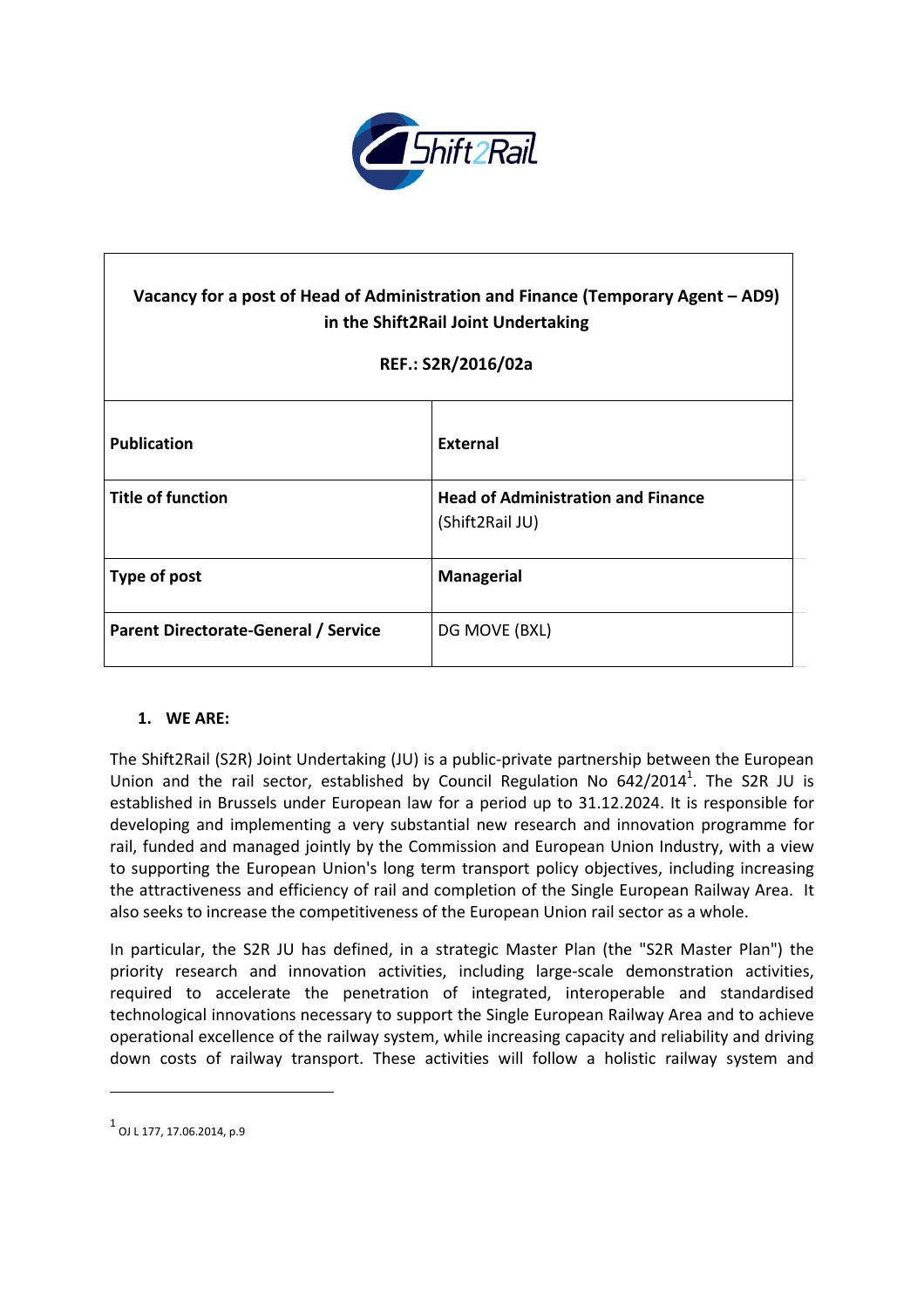customer-oriented approach, and be structured around five key "Innovation Programmes" or "IPs", covering all the different structural (technical) and functional (management) sub-systems of the rail system, namely:

- IP1: Cost-efficient and Reliable Trains, including high capacity trains and high speed trains;
- IP2: Advanced Traffic Management & Control Systems;
- IP3: Cost-efficient, Sustainable and Reliable High Capacity Infrastructure;
- IP4: IT Solutions for Attractive Railway Services;
- IP5: Technologies for Sustainable & Attractive European Freight.

The S2R JU developed with its Members a long-term investment planning document, which translates the strategic research and innovation priorities of the S2RMaster Plan into concrete actions, milestones and deliverables to be undertaken collaboratively by the S2R JU in the period 2015-2024: the S2R Multi-Annual Action Plan (MAAP). The document will serve as the basis for preparing the annual work plans of the S2R JU, thereby helping to ensure continuity and synchronicity of investments.

For further information please consult the following website: <http://www.shift2rail.org/>

# **2. JOB DESCRIPTION:**

The Head of Administration and Finance reports to the Executive Director of the S2R JU. The successful candidate shall ensure that staff members under his/her supervision deliver professional and efficient services to the S2R JU.

The Head of Administration and Finance carries overall managerial responsibility for financial, administrative and human resources issues. He/she is expected to have expertise or experience in these particular fields and he/she will have to act as an efficient manager of teams.

More specifically, the Head of Administration and Finance is responsible for the following activities:

- Ensure the coherence among the work strands assigned to the Administration;
- Manage the S2R JU budget (annual budget preparation and presentation, follow-up and co-ordination, monitoring of expenditures, preparation of reconciled financial reports, etc.);
- Overall personnel management support;
- Tendering and contracts management, including contract laws and regulations;
- Legal advice and data protection;
- IT management;
- Infrastructure and facilities management;
- Overall security matters, including physical security;
- Maintain a harmonized knowledge management framework across the S2R JU;
- Develop the competences and skills of the personnel reporting to her/him and evaluate their performance;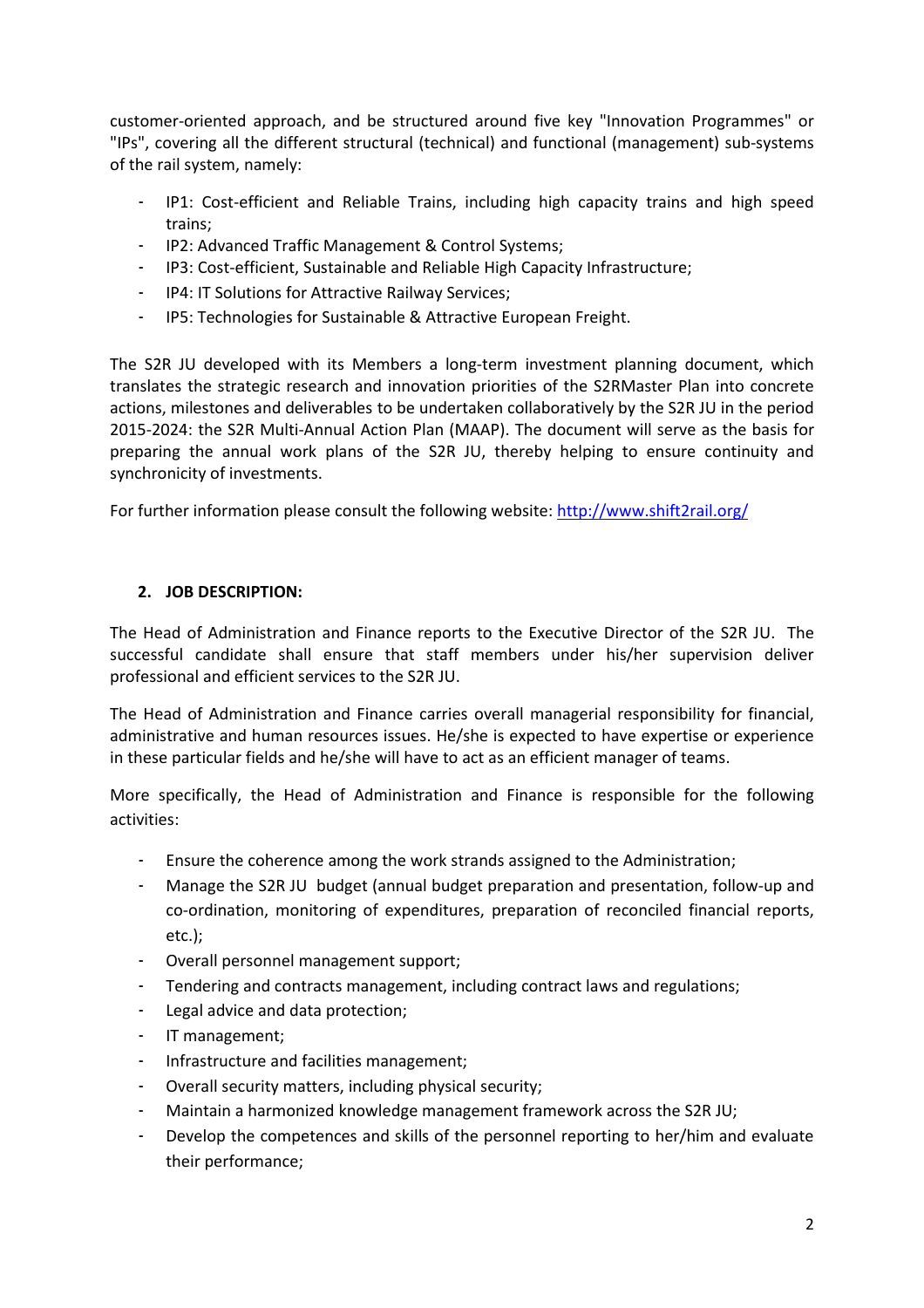- Safeguard a culture of consistent compliance with rules and regulations as well as ethical behaviour;
- Lead the effective and efficient implementation of S2R's internal control framework;
- Take on additional tasks as required in the interest of the service.

## **3. WE LOOK FOR:**

#### **A) Eligibility criteria**

Candidates will be considered eligible for selection on the basis of the following formal criteria to be fulfilled by the deadline for applications:

- 1. To have a level of education which corresponds to completed university studies<sup>2</sup> attested by a diploma when the normal period of university is 4 years or more
	- **Or**

1

To have a level of education which corresponds to completed university studies attested by a diploma and at least one year of appropriate professional experience when the normal period of university is 3 years;

- 2. In addition the above, to have an appropriate professional experience<sup>3</sup> of at least 12 **years;**
- 3. To have a thorough knowledge of one of the official languages of the EU and a satisfactory knowledge of a second of these languages to the extent necessary to perform his/her duties;
- 4. Be a national of a Member State of the European Union;
- 5. To be entitled to his or her full rights as a citizen;
- 6. To have fulfilled any obligations imposed by the applicable laws concerning military service;
- 7. To meet the character requirements for the duties involved;
- 8. To be physically fit to perform the duties linked to the post. $4$

<sup>&</sup>lt;sup>2</sup> Only study titles that have been awarded in EU Member States or that are subject to the equivalence certificates issued by the authorities in the said Member States shall be taken into consideration;

<sup>3</sup> Only appropriate professional experience acquired after achieving the minimum qualification stated in A.1 shall be considered. Where additional periods of training and study are accompanied by periods of professional activity, only the latter shall be considered as professional experience. Compulsory military service or equivalent civilian service accomplished after achieving the minimum qualification stated in A.1. shall be taken into consideration. Internships will be taken into consideration if they are paid. Professional activities pursued part-time shall be calculated pro rata, on the basis of the percentage of full-time hours worked. A given period may be counted only once.

<sup>4</sup> Before the appointment, a successful candidate shall be medically examined by one of the European Institutions' medical officers in order that Shift2Rail may be satisfied that he/she fulfils the requirement of article 28 (e) of the Staff Regulations of Officials of the European Union.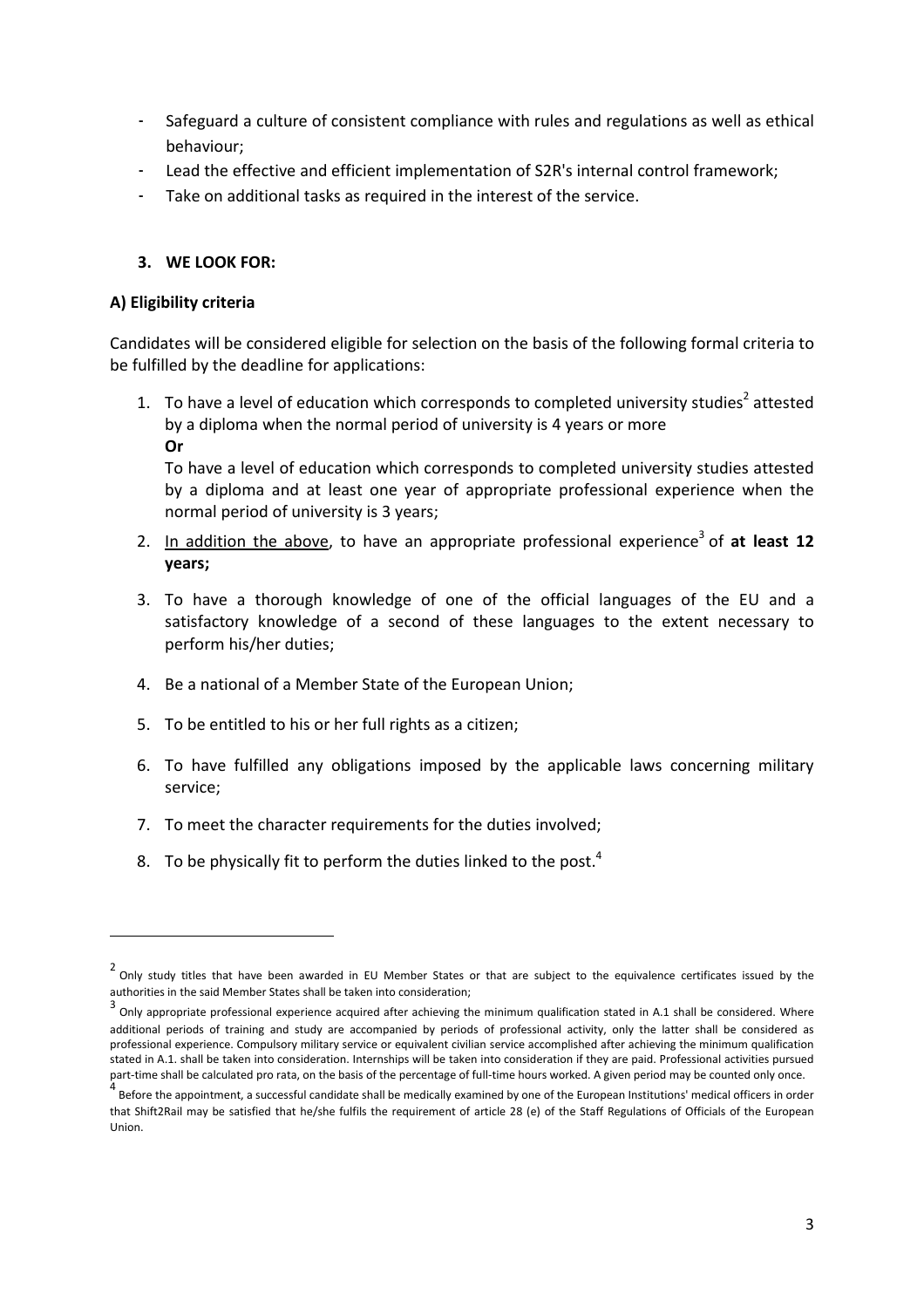# **B) Selection criteria**

All eligible applications will be assessed and scored against the requirements listed below. Please note that non-compliance with at least one of the essential criteria will result in the exclusion of the candidate from the selection. Advantageous criteria constitute additional assets and will not result in exclusion, if not fulfilled.

# **1) Essential qualifications and experience**

- Sound experience in public administration, preferably in an international/EU environment and demonstrating the potential to progress further;
- Financial or legal background or familiarity with financial or legal matters;
- Sound experience of personnel management (human resources);
- Good knowledge of the EU Staff Regulations;
- Good knowledge of the financial and procurement rules applicable to S2R JU or to the general budget of the Union;
- At least 5 years professional experience as team leader;
- A track record of delivering constructive solutions and successful business outcomes;
- a very good knowledge of written and spoken English;

### **2) Advantageous qualifications and experience**

- Experience in H2020 or similar research funding or other financing programmes;
- Experience in rail, rail manufacturing or other transport sectors;

## **3) Behavioural competences**

- Motivation open and positive attitude;
- Leadership and people management skills;
- Managerial, planning and organisational skills;
- Self-control under pressure in demanding situations and ability to handle many simultaneous tasks;
- Excellent communication and negotiation skills;
- High sense of discretion and confidentiality.

# **4. INDEPENDENCE AND DECLARATION OF INTERESTS**

The Head of Administration and Finance will be required to make a declaration of commitment to act independently in the public interest and to make a declaration in relation to interests which might be considered prejudicial to his/her independence.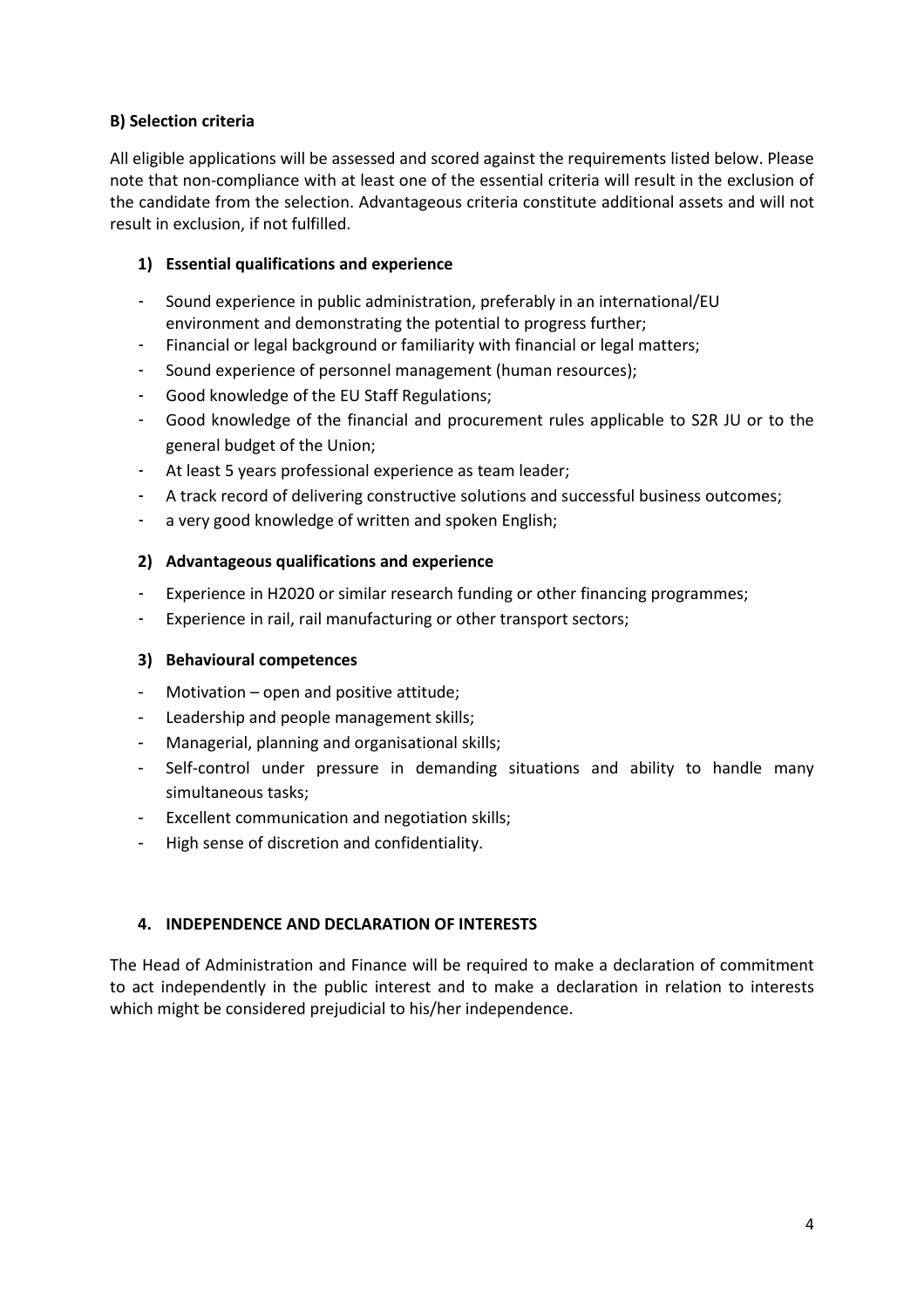# **5. SELECTION PROCEDURE**

The Regulation which provides the legal basis for S2R was adopted on 16 June 2014 (Official Journal of the European Union)<sup>5</sup>. The implementation of the Joint Undertaking started in 2014.

The S2R JU has not yet reached its full autonomy and the present procedure is organised under the responsibility of the European Commission in accordance with Article 19 of the Regulation establishing the S2R JU.

The selection procedure includes the following steps:

- After registration, each application will be checked in order to verify that it meets the eligibility criteria;
- All eligible applications will be evaluated by a Selection Committee based on the selection criteria defined in this vacancy notice;
- The best-qualified candidates, those who obtained the highest number of points within the evaluation, will be short-listed for a written test and an interview, both aiming at assessing the Selection criteria as described above;
- The minimum threshold to pass the written test and the interview is 50% of the total points allocated to each one of them. Passing the written test and the interview does not guarantee inclusion on the reserve list;
- Candidates will be requested to bring with them on the day of the interview and written test photocopies of all the supporting documents for their educational qualifications and employment necessary to prove that they meet the eligibility criteria. S2R JU has the right to disqualify applicants who fails to submit all the required documents;
- Candidates selected on the basis of the outcome of the interview and written test may be invited to an assessment centre run by external consultants;
- As a result of the written tests and the interviews, the Selection Committee will recommend to the Executive Director the most suitable candidate(s) for the post to be placed on a reserve list. Inclusion on the reserve list does not guarantee recruitment;
- The reserve list will be presented to the Executive Director who may decide to convene a second interview and ultimately will appoint the successful candidate(s) to the post(s).

The reserve list will be valid until 31/12/2017. Its validity may be extended by the decision of the Executive Director.

# **6. EQUAL OPPORTUNITIES**

The S2R JU, as a European Union body, applies a policy of equal opportunities and nondiscrimination in accordance with Article 1d of the Staff Regulations.

 $\overline{a}$ 

<sup>5</sup> OJ L 177, 17.06.2014, p.9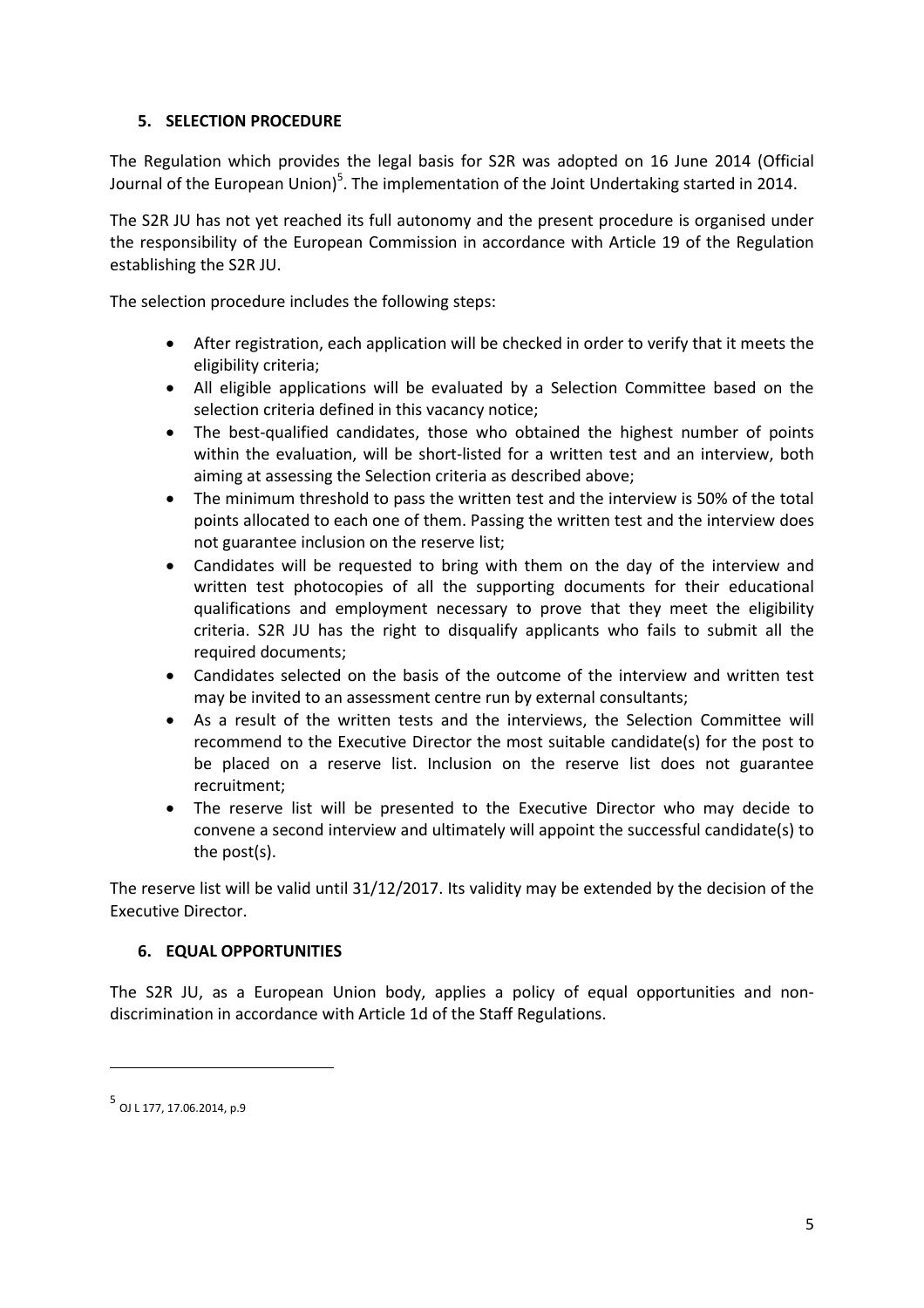# **7. CONDITIONS OF EMPLOYMENT**

The successful candidates will be appointed by the Executive Director of the S2U JU as a temporary agent AD9 pursuant to Article 2(f) of the Conditions of Employment of Other Servants of the European Union for a period of 5 years, which may be renewed.

Expected starting date: as soon as possible.

Candidates should note the requirement under the Conditions of Employment of Other Servants for all new staff to complete successfully a probationary period.

### **8. PAY AND WELFARE BENEFITS**

The pay of staff members consists of a basic salary supplemented with specific allowances, including expatriation or family allowances. The provisions guiding the calculation of these allowances can be consulted in the Conditions of Employment of Other Servants available at the following address:

<http://eur-lex.europa.eu/LexUriServ/LexUriServ.do?uri=CONSLEG:1962R0031:20140101:EN:PDF>

Salaries are exempted from national tax, instead a Community tax at source is paid. The place of employment is Brussels, where the Joint Undertaking is based.

#### **9. APPLICATION PROCEDURE**

 $\overline{a}$ 

For applications to be valid, candidates must submit:

- a detailed **curriculum vitae** in European CV format in English<sup>6</sup>. The CV must imperatively refer to the job requirements as listed in the present vacancy notice and reflect how, in the candidate's view, she/he holds the skills and competences mentioned therein. Applications that are incomplete will be disqualified.
- a letter of motivation (1 page maximum) in English<sup>7</sup> explaining why the candidate is interested in the post and what her/his added value would be if selected, in relation to the job requirements listed in the present vacancy notice.

Applications should be sent by email to [jobs@shift2rail.europa.eu](mailto:jobs@shift2rail.europa.eu) with the following subject line: '**SURNAME\_Name\_S2R.2016.02a**

Supporting documents (e.g. certified copies of degrees/diplomas, references, proof of experience etc.) should not be sent at this stage but must be submitted at a later stage of the procedure if requested.

In order to facilitate the selection process, all communications to candidates concerning this vacancy will be in English.

<sup>6</sup> The Selection Committee will ensure that no undue advantage is given to native speakers of this language.

<sup>7</sup> The Selection Committee will ensure that no undue advantage is given to native speakers of this language.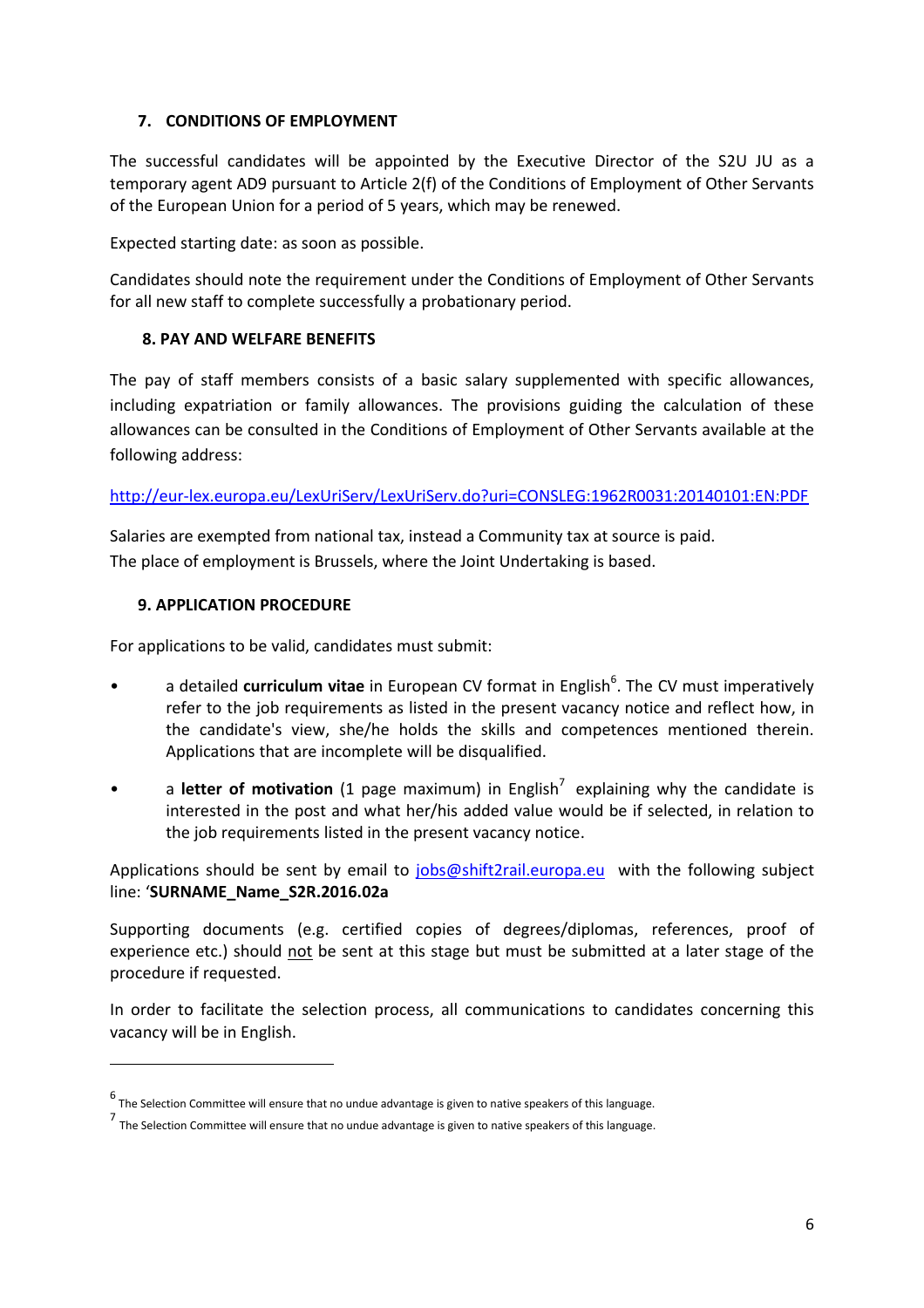If at any stage in the procedure it is established that any of the information a candidate provided is incorrect, the candidate in question will be disqualified.

# **10. CLOSING DATE**

Applications must be sent no later than **13/05/2016**, **12:00 AM Brussels time**. Applications sent after this date will not be considered.

## **11. IMPORTANT INFORMATION FOR APPLICANTS**

Applicants are reminded that the work of the selection committee is confidential. It is forbidden for applicants to make direct or indirect contact with members of these committees, or for anybody to do so, on their behalf.

# **12. APPEAL PROCEDURE**

If a candidate considers that he/she has been adversely affected by a particular decision, he/she can:

▪ lodge a complaint under Article 90(2) of the Staff Regulations of Officials of the European Union and Conditions of employment of other servants of the European Union, at the following address:

Shift2Rail Joint Undertaking Human Resources Department Avenue de la Toison d'Or, 56-60 B-1060 Brussels Belgium

The complaint must be lodged within 3 months. The time limit for initiating this type of procedure starts to run from the time the candidate is notified of the action adversely affecting him/her.

▪ submit a judicial appeal under Article 270 of the Treaty on the Functioning of the EU (ex Art. 236 of the EC Treaty) and Article 91 of the Staff Regulations of Officials of the European Union to the:

European Union Civil Service Tribunal Boulevard Konrad Adenauer Luxembourg 2925 LUXEMBOURG

For details of how to submit an appeal, please consult the website of the European Union Civil Service Tribunal: [http://curia.europa.eu/jcms/jcms/Jo1\\_6308/.](http://curia.europa.eu/jcms/jcms/Jo1_6308/) The time limits for initiating this type of procedure (see Staff Regulations as amended by Council Regulation (EC) No 723/2004 of 22 March 2004, published in Official Journal of the European Union L 124 of 27 April 2004 [http://eur-lex.europa.eu\)](http://eur-lex.europa.eu/) start to run from the time you become aware of the act allegedly prejudicing your interests.

▪ make a complaint to the European Ombudsman: